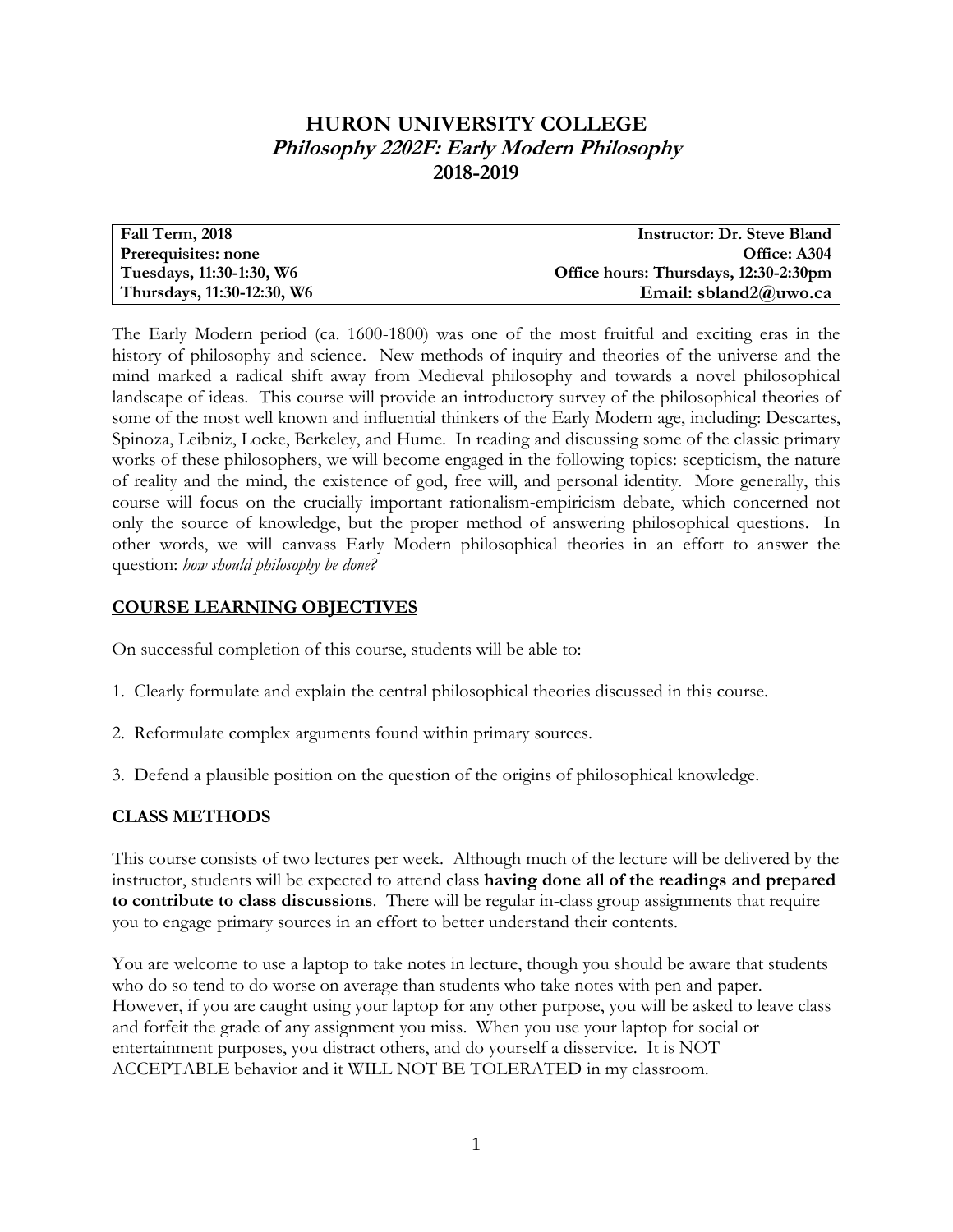Please do not take your phone out at any point during class. If you are caught looking at your phone during lecture, you will be asked to leave class and receive a grade of 0 on any assignment you miss. If there are extenuating circumstances that necessitate you checking your phone during class, please inform me BEFORE the beginning of class.

## **TEXT**

*Modern Philosophy: An Anthology of Primary Sources*. Second Edition. Edited by Roger Ariew and Eric Watkins. Hackett Publishing Company: Indianapolis. 2009

This book is available at the *Western Bookstore*.

## **METHODS OF EVALUATION**

10% Class Participation

The bulk of this grade will be determined on the basis of attendance, but a perfect attendance record, by itself, will not earn a perfect participation grade. In addition, you will be expected to make informed contributions to the class by way of asking questions, interpreting texts, and offering arguments. **Any student with an attendance record of less than 70% will receive a grade of 0% for participation**.

10% Forum Posts (due at the end of every week)

You are responsible for posting at least one question or comment in the Forum section of OWL **by the end of every week**. These posts should engage the material covered in class. They can be questions about something that is unclear to you, objections to any of the views discussed, suggestions about how to extend a theory, comments about where to find other relevant information on the topics under consideration, or responses to something that someone else has said. Forum posts will be evaluated on the basis of their relevance, insight, and capacity to generate discussion. **You will not receive credit for forum posts about lectures you did not attend**.

20% Argument Reconstructions (due in class)

In groups of 2-3, you will be required to clarify and explain arguments found within the primary sources. These assignments must be completed and submitted **in class**, so you need to **bring your copy of the text to class for every lecture**.

 $20\%$  Dialogue (due October 4<sup>th</sup>)

In the *Objections* and *Replies* to Descartes' *Meditations on First Philosophy*, Descartes responds to objections from various renowned philosophers, including Antoine Arnault and Thomas Hobbes. In this assignment, you will be asked to reproduce one of the objections, and Descartes' reply, in dialogue form. In other words, you will create a fictionalized conversation between Descartes and his critic that clearly captures the arguments in the objection and the reply in plain language.

30% Rationalism/Empiricism Argument Summary (due on November 8<sup>th</sup>)